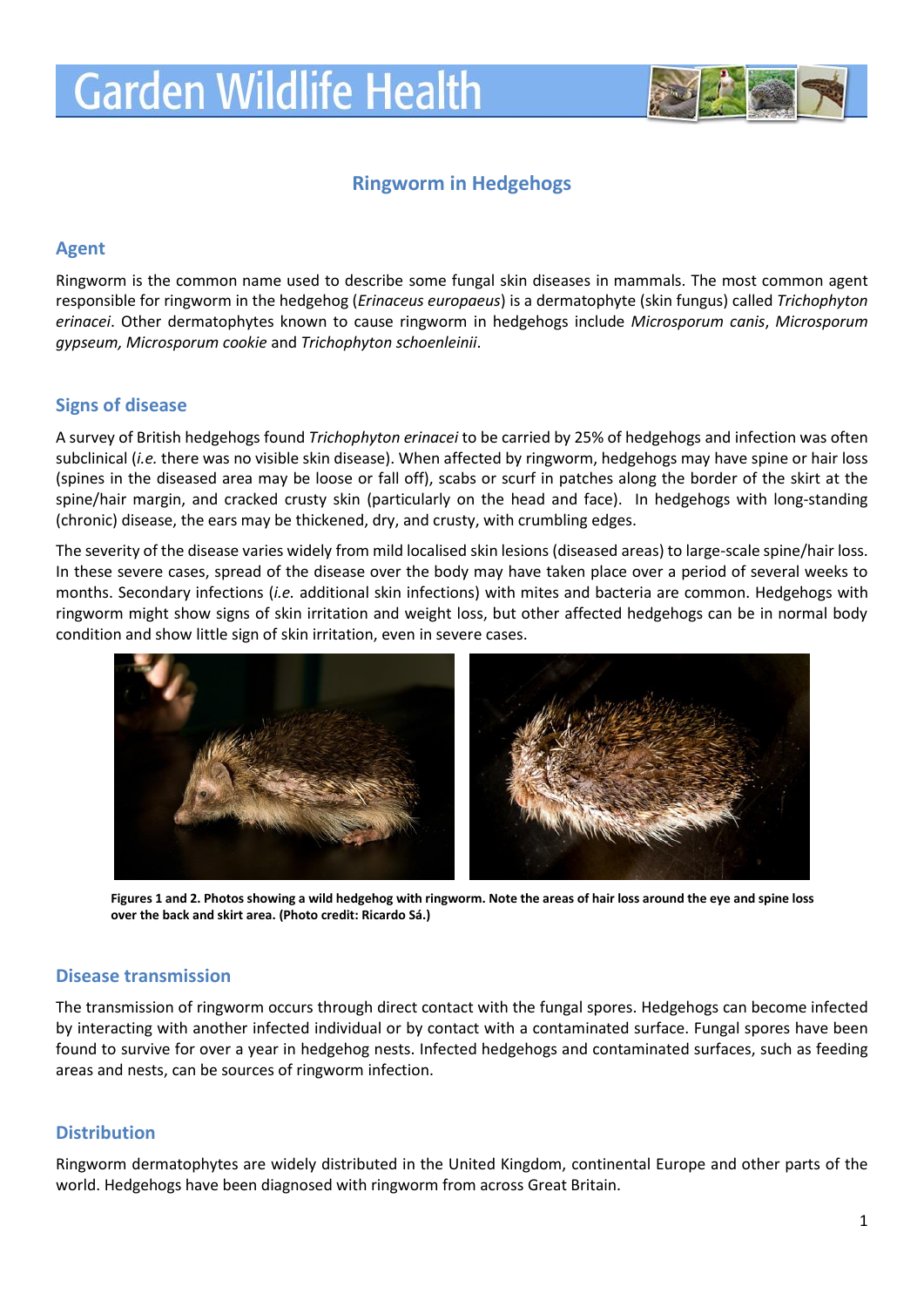# **Risk to human health**

Ringworm is a zoonotic disease which means that it is transmissible from animals to humans. Hedgehogs have been recognised as a source of infection for human ringworm since the late 19th century. People can become infected through direct contact with an infected hedgehog or with a surface contaminated with fungal spores. This can happen through handling an infected hedgehog or touching a contaminated surface/bedding without gloves.

Ringworm is probably the most common [zoonosis](http://wildpro.twycrosszoo.org/S/00Ref/KeywordsContents/z/zoonosis.htm) to be passed from hedgehogs to hedgehog carers in rehabilitation centres. In humans it causes itchy and scaly skin that can spread rapidly. It can progress from thickened skin with small fluid-filled blisters to an eczema-like skin scaling that may become secondarily infected by bacteria.

# **Risk to domestic animal health**

Several species of fungi known to cause ringworm in hedgehogs can also affect domestic pets; however dogs and cats are more commonly infected by other types of ringworm fungi. For infection with hedgehog ringworm, direct contact with an infected hedgehog or a contaminated surface is necessary. In domestic pets (*i.e.* dogs and cats), ringworm lesions are normally observed as patches of hair loss that can become itchy and scaly and can spread if left untreated.

# **Diagnosis**

Laboratory tests under the direction of a veterinary surgeon are required to confirm a diagnosis of ringworm in hedgehogs since other diseases, such as mite or bacterial infection of the skin, can cause skin lesions with a similar appearance.

If you wish to report finding a dead hedgehog, or signs of disease in hedgehogs, please visit [www.gardenwildlifehealth.org.](http://www.gardenwildlifehealth.org/) Alternatively, if you have further queries or have no internet access, please call the **Garden Wildlife Health** vets on **0207 449 6685.**

## **Prevention and control**

Whilst medicines are available for the treatment of ringworm infection in captive mammals, effective and targeted dosing of wild hedgehogs under field conditions is not possible. Environmental control is also not possible for this disease.

In order to minimise the chances of being infected with ringworm, only handle hedgehogs when absolutely necessary and, when doing so, use thick gardening or rubber gloves. Always wash your hands and forearms thoroughly with warm water and soap afterwards. Hedgehogs are also known to carry other infectious agents, such *Salmonella*, that can affect people, therefore routine hygiene precautions are always recommended.

Staff in wildlife rehabilitation centres and hedgehog carers should be aware of the need for hygiene precautions and how to identify skin disease suggestive of ringworm in hedgehogs and people. If anyone suspects that they might have caught ringworm, they should seek medical advice for appropriate treatment.

## **Further information**

Robinson, I. and Routh, A. (1999) Veterinary care of the hedgehog. *In Practice* **21(3)**: 128-137. [doi:10.1136/inpract.21.3.128.](http://inpractice.bmj.com/content/21/3/128.abstract)

Robinson, I. and Bexton, S. (2003) Hedgehogs. *In* BSAVA Manual of Wildlife Casualties. Mullineaux, E., Best, D. and Cooper, J. Eds.. BSAVA, pp. 49-65.

More advice on hedgehogs in your garden can be found on the Garden Wildlife Health website [www.gardenwildlifehealth.org.](http://www.gardenwildlifehealth.org/)